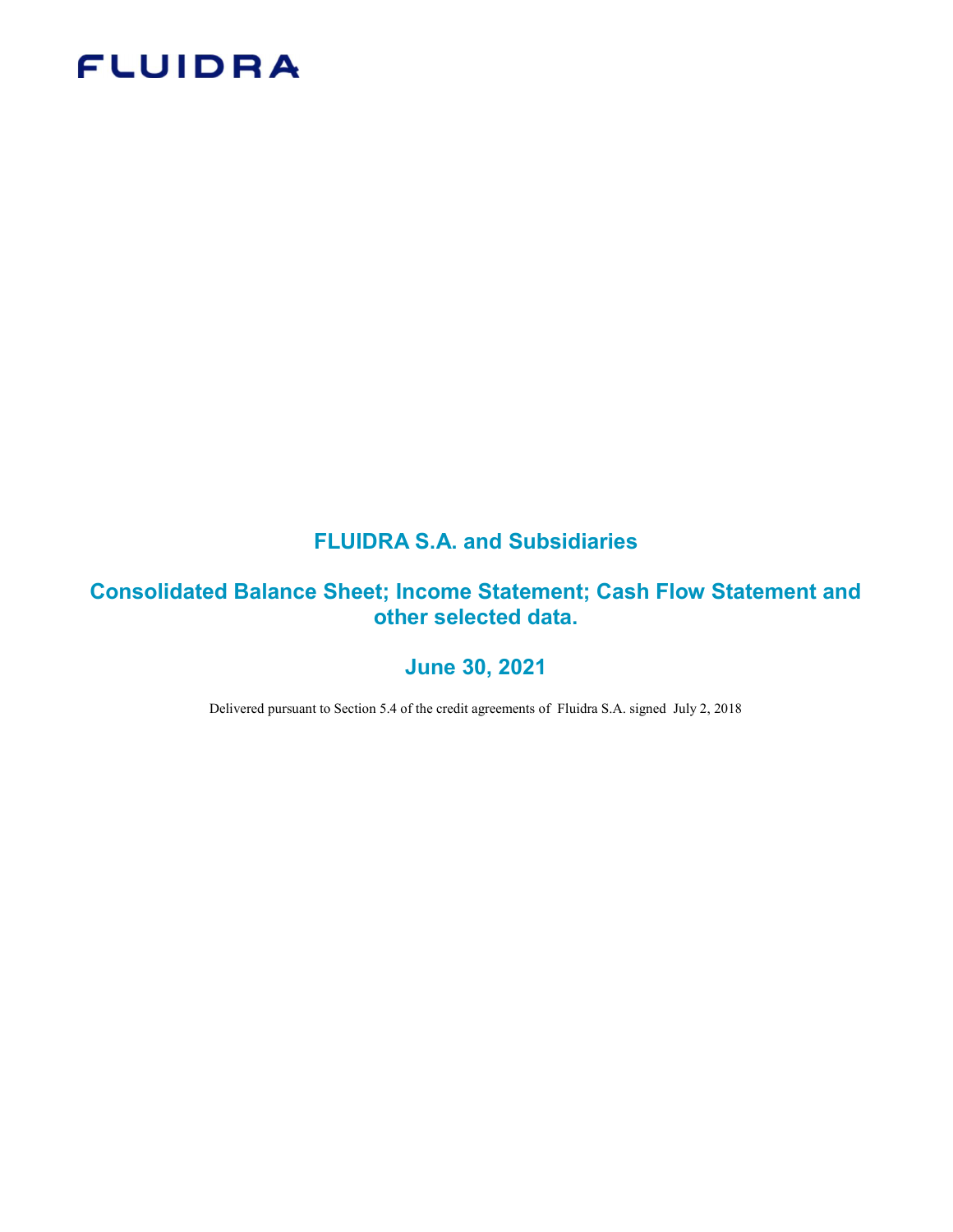#### Nature and principal activies of the Group.

Fluidra, S.A. (hereinafter the Company) was incorporated as a limited liability company for an indefinite period in Girona on October 3, 2002 under the name Aquaria de Inv. Corp., S.L., and changed to its current name on September 17, 2007.

The Company's corporate purpose and activity consists in the holding and use of equity shares, securities and other stock, and advising, managing and administering the companies in which the Company holds an ownership interest.

The Company is domiciled at Avenida Alcalde Barnils, nº 69, in Sant Cugat del Vallés (Barcelona).

The Group's activities consist in the manufacture and distribution of equipment, accessories and consumables for swimmingpools, irrigation and water treatment.

Fluidra, S.A. is the parent company of the Group comprising the subsidiaries detailed in the accompanying Appendix I of the consolidated financial statements for the year 2020 (hereinafter Fluidra Group or the Group). Additionally, the Group holds ownership interests in other entities, which are also detailed in Appendix I.

Fluidra´s share capital consists of 112.629.070 ordinary shares with a par value of Euro 1 each, fully subscribed. On October 31, 2007, the "Company" completed its initial public offering process through the public offering of 44.082.943 ordinary shares with a par value of Euro 1 each.

These shares representing share capital are listed on the Barcelona and Madrid stock exchanges, and also on the continuous market.

On July 2, 2018 Fluidra, S.A. carried out a capital increase for a nominal amount of Euro 83.000.000 by issuing and circulating 83,000,000 new ordinary shares of Euro 1 par value each, which were fully subscribed by the sole shareholder of Piscine Luxembourg Holdings 2 S.à r.l. (penultimate holder of the Luxembourgian company Zodiac Pool Solutions S.à.r.l. holding company of the Zodiac Group) without entitlement, as per article 304.2 of the Spanish Corporations Act, to any preferential subscription rights. The difference between the fair value of the equity received by Fluidra, S.A. by virtue of the merger and the par value of the new shares was allocated to share premium.

#### Basis of Preparation

This Balance Sheet, Income Statement and Cash Flow Statement have been prepared from the accounting records of Fluidra, S.A. and the companies included in the Group, according to the going concern principle. This Balance Sheet, Income Statement and Cash Flow Statement have been prepared in accordance with the International Financial Reporting Standards. These financial statements do not include all disclosures required for annual financial statements, nor for IAS 34 "Interirm Financial Reporting" as adopted by the European Union (IFRS-EU) and shall be read together with the consolidated financial statements for the years ended December 31, 2020 and 2019 prepared in accordance to IFRS-EU.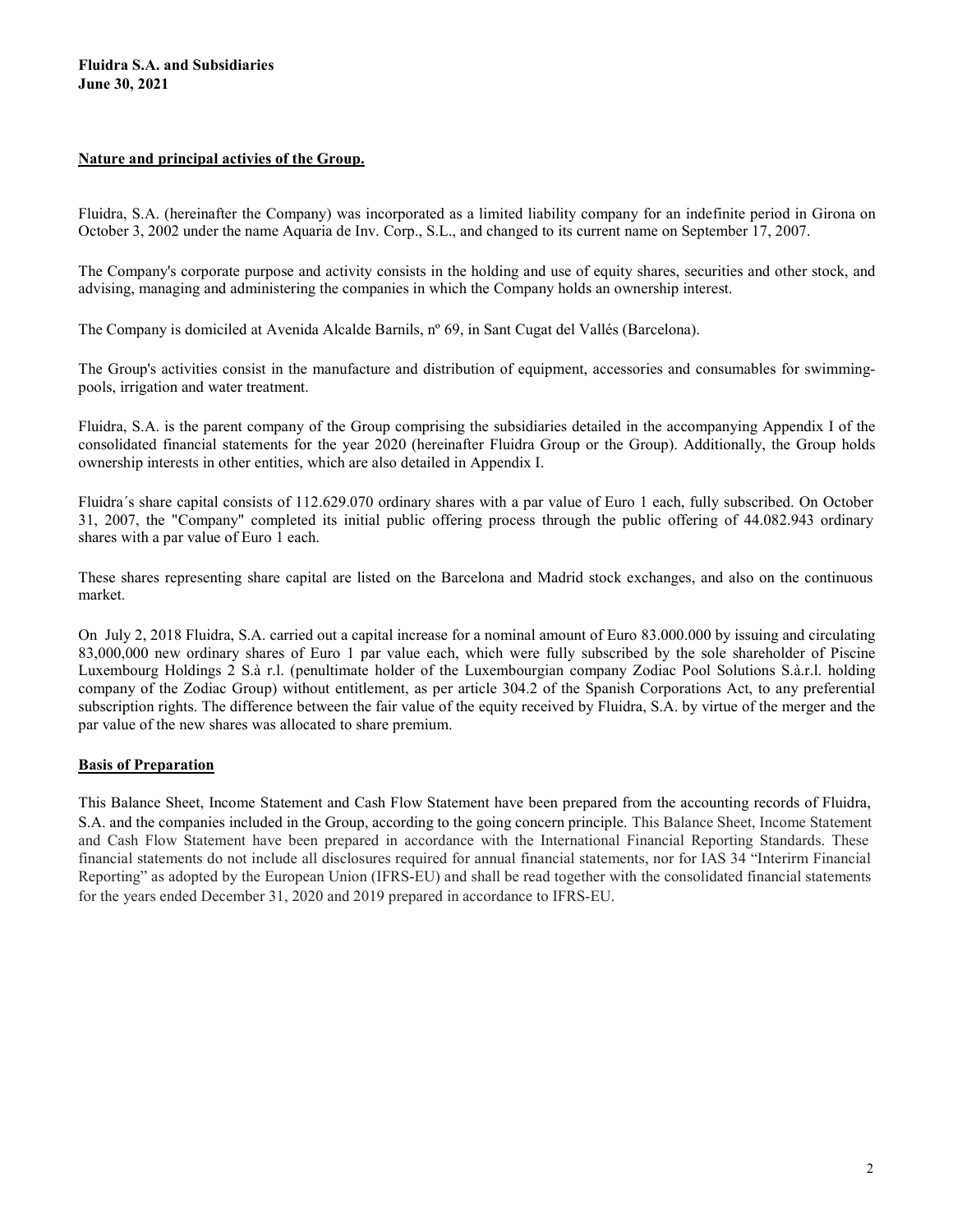#### Selected Definitions

Consolidated Adjusted EBITDA ("EBITDA"): represents the Group's operating result before depreciation, amortization, impairment losses, and unusual and non-recurring adjustments, as defined in Fluidra's credit agreements.

Consolidated Total Debt: as defined in Fluidra´s credit agreements, it means the aggregate principal amount of funded Indebtness of Holdings and its Restricted Subsidiaries outstanding on such date and determined on a consolidation basis.

The Group in the annual financial statements includes a definition for EBITDA (referred to as Reported EBITDA) and Net Financial Debt. These two magnitudes are periodically reported to shareholders and included in the annual financial statements, therefore we have included a reconciliation between them and those required by the credit agreements mentioned above.

#### **Business Overview**

For the Business Overview please refer to www.fluidra.com - Shareholders and Investors - Regulatory Filings – 2021 2nd Quarter Results.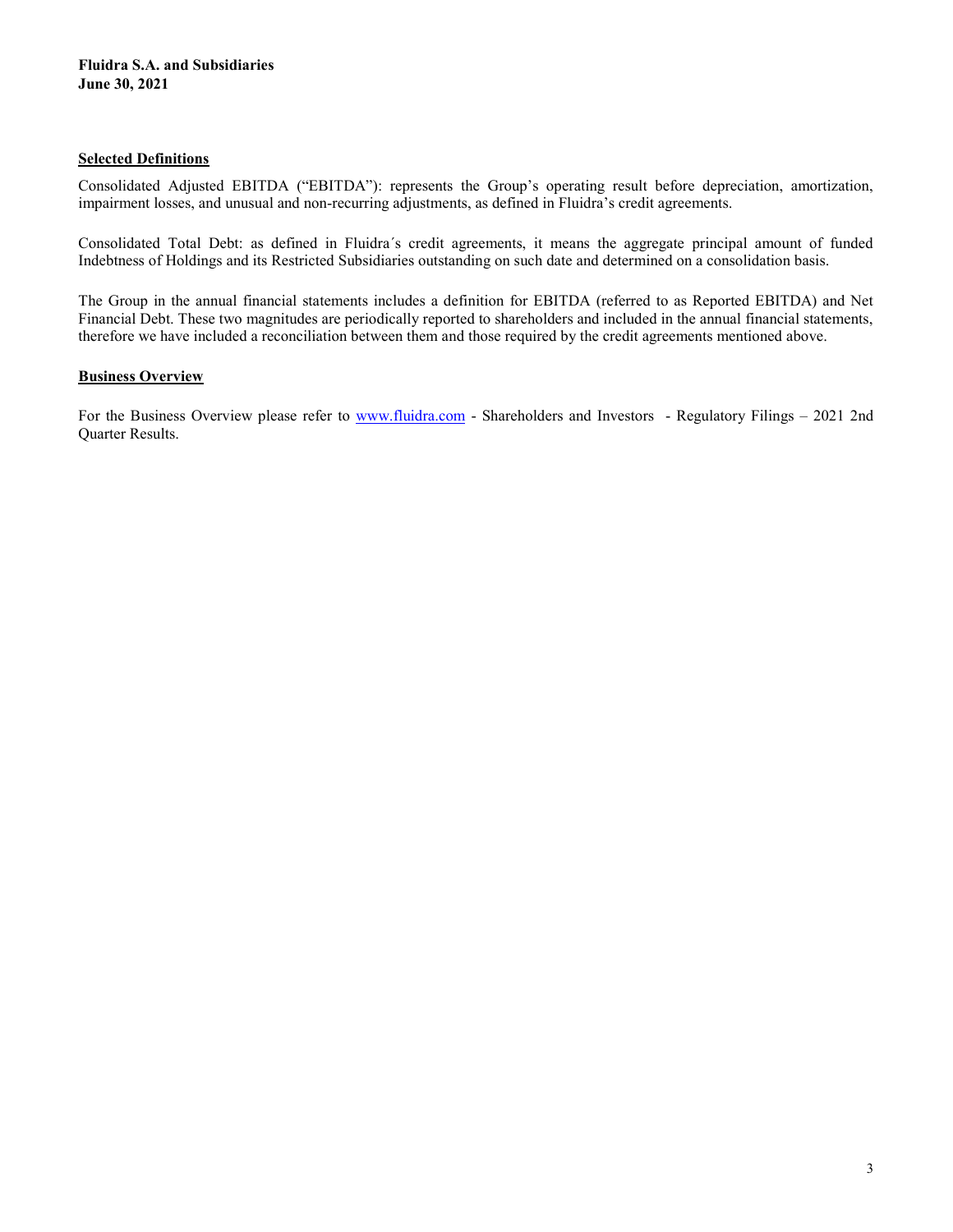#### **BALANCE SHEET**

| idra S.A. and Subsidiaries<br>e 30, 2021                                                   |                       |                            |  |
|--------------------------------------------------------------------------------------------|-----------------------|----------------------------|--|
|                                                                                            |                       |                            |  |
| <b>BALANCE SHEET</b><br>(Thousands of Euros)                                               |                       |                            |  |
| <b>Assets</b>                                                                              | 30/6/2021             | 30/6/2020                  |  |
|                                                                                            |                       |                            |  |
| <b>Fixed Assets</b><br><b>Investment Property</b>                                          | 130.716<br>3.145      | 116.969<br>3.131           |  |
| Goodwill<br>Other Intangible Assets                                                        | 1.144.985<br>759.562  | 1.112.658<br>713.236       |  |
| Rights of Use                                                                              | 120.247               | 107.756                    |  |
| Equity-Accounted Investments<br>Non-Current Financial Assets                               | 29<br>4.592           | $\mathbb{L}^2$<br>6.875    |  |
| Other Receivables<br>Deferred Tax Assets                                                   | 3.557<br>95.061       | 2.275<br>81.682            |  |
| Total non-current assets                                                                   | 2.261.894             | 2.144.582                  |  |
| Non-current assets held for sale                                                           | 4.960                 | 633                        |  |
| Inventories<br>Trade and other receivables                                                 | 356.314<br>405.406    | 273.772<br>393.391         |  |
| Other current financial assets<br>Derivative financial instruments                         | 10.679<br>527         | 9.812<br>448               |  |
| Cash and cash equivalents                                                                  | 99.797                | 172.551                    |  |
| Total current assets                                                                       | 877.683               | 850.607                    |  |
| <b>TOTAL ASSETS</b>                                                                        | 3.139.577             | 2.995.189                  |  |
|                                                                                            |                       |                            |  |
| Equity                                                                                     |                       |                            |  |
| Share Capital<br>Share Premium                                                             | 195.629<br>1.148.591  | 195.629<br>1.148.591       |  |
| Retained earnings and other reserves                                                       | 322.223               | 172.594                    |  |
| Interim dividend<br>Treasury shares                                                        | $\equiv$<br>(142.537) | $\blacksquare$<br>(14.493) |  |
| Other comprehensive income                                                                 | (45.241)              | (13.995)                   |  |
| Equity attributed to equity holders of the parent                                          | 1.478.665             | 1.488.326                  |  |
| Non-controlling interests                                                                  | 8.626                 | 7.145                      |  |
| Total equity                                                                               | 1.487.291             | 1.495.471                  |  |
| Liabilities                                                                                |                       |                            |  |
| Debt with Financial Institutions                                                           | 680.288               | 733.449                    |  |
| Lease liabilities<br>Derivative financial instruments                                      | 108.240<br>12.029     | 97.027<br>21.622           |  |
| Deferred tax liabilities<br>Provisions                                                     | 170.553<br>14.686     | 177.890<br>10.808          |  |
| Government grants                                                                          | 215                   | 253                        |  |
| Other non-current liabilities<br>Total non-current liabilities                             | 8.609<br>994.620      | 26.443<br>1.067.492        |  |
|                                                                                            |                       |                            |  |
| Liabilities linked to non-current assets held for sale<br>Debt with Financial Institutions | 2.752<br>69.240       | 713<br>53.542              |  |
| Lease liabilities                                                                          | 26.115<br>511.838     | 21.959<br>325.175          |  |
| Trade and other payables<br>Provisions                                                     | 47.380                | 30.739                     |  |
| Derivative financial instruments                                                           | 341                   | $98\,$                     |  |
| Total current liabilities                                                                  | 657.666               | 432.226                    |  |
| TOTAL EQUITY AND LIABILITIES                                                               | 3.139.577             | 2.995.189                  |  |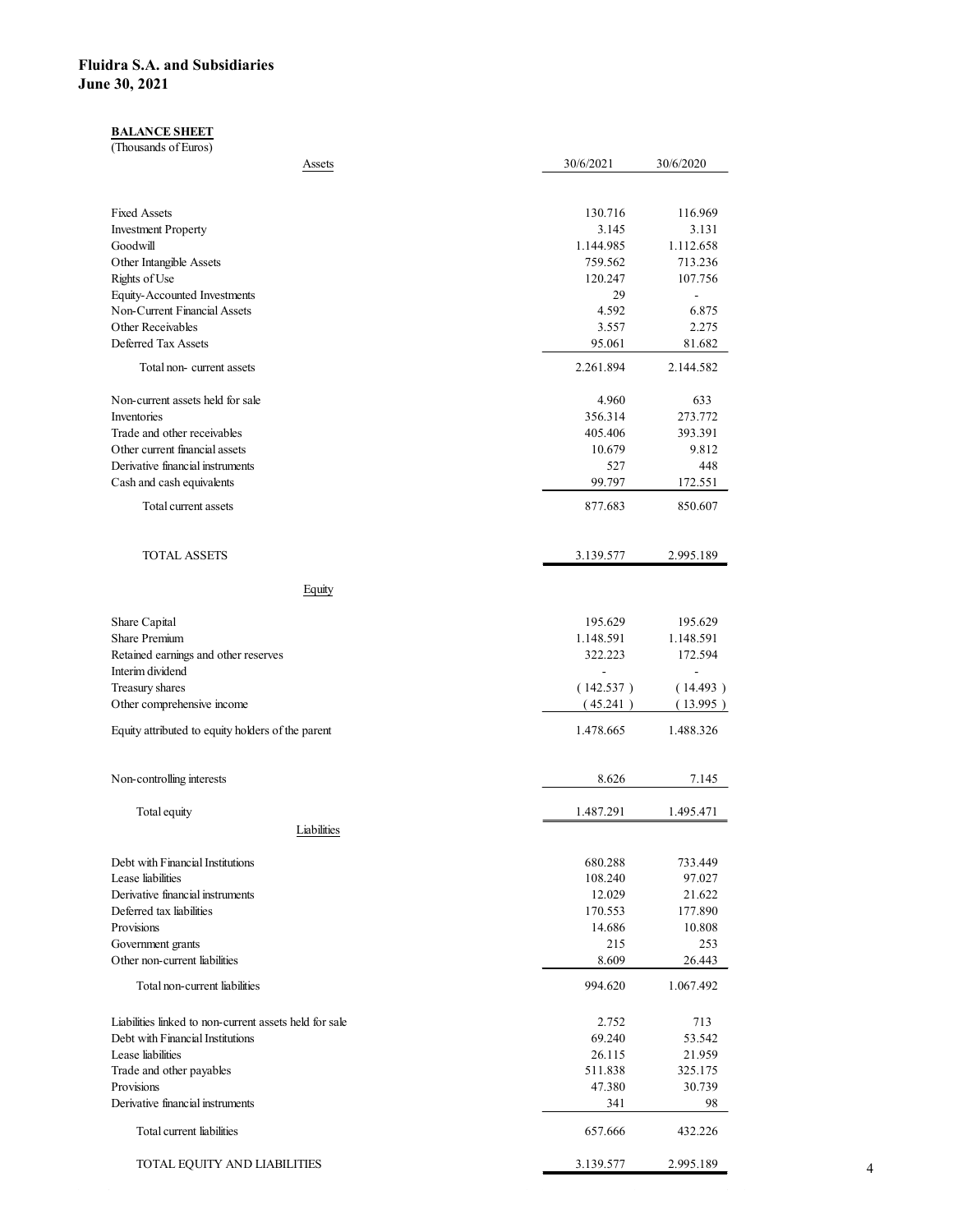| idra S.A. and Subsidiaries                                                               |                       |                          |
|------------------------------------------------------------------------------------------|-----------------------|--------------------------|
|                                                                                          |                       |                          |
|                                                                                          |                       |                          |
|                                                                                          |                       |                          |
|                                                                                          |                       |                          |
|                                                                                          |                       |                          |
|                                                                                          |                       |                          |
|                                                                                          |                       |                          |
|                                                                                          |                       |                          |
|                                                                                          |                       |                          |
| e 30, 2021                                                                               |                       |                          |
|                                                                                          |                       |                          |
| (Thousands of Euros)                                                                     | 30/6/2021             | 30/6/2020                |
|                                                                                          |                       |                          |
|                                                                                          |                       |                          |
| Operating Income                                                                         |                       |                          |
| Sales of goods and finished products                                                     | 1.186.740             | 771.267                  |
| Revenues from Services Rendered                                                          | 14.825                | 11.596                   |
| Work perfomed by the Group and capitalised as non-current assets                         | 7.105                 | 6.254                    |
| Total operating income                                                                   | 1.208.670             | 789.117                  |
|                                                                                          |                       |                          |
| Operating expenses                                                                       |                       |                          |
| Change in inventories of finished products, work in                                      |                       |                          |
| progress and raw material consumables                                                    | (558.937)             | (370.373)                |
| Employee Benefits Expense                                                                | (181.508)             | (134.445)                |
| Depreciation and amortization expenses and impairment losses<br>Other operating expenses | (59.409)<br>(164.321) | (59.876)<br>(123.321)    |
| Total operating expenses                                                                 | (964.175)             | (688.015)                |
|                                                                                          |                       |                          |
| Other profit / (loss)                                                                    |                       |                          |
| Profit / (loss) from sale of fixed assets                                                | (309)                 | 118                      |
| Total other profit / (loss)                                                              | (309)                 | 118                      |
|                                                                                          |                       |                          |
| Operating profit                                                                         | 244.186               | 101.220                  |
|                                                                                          |                       |                          |
| Finance income / (expenses)                                                              |                       |                          |
| Finance income                                                                           | 1.934                 | 6.218                    |
| Finance expenses                                                                         | (18.888)              | (20.565)                 |
| Financial Expenses of Lease Liabilities                                                  | (2.540)               | (2.495)                  |
| Exchange gains / (losses)                                                                | 1.210                 | (4.138)                  |
| Net financial income / (expense)                                                         | (18.284)              | (20.980)                 |
|                                                                                          |                       |                          |
| Share in profit / (loss) for the year<br>from investments accounted for using the equity | $\sim$                | $\sim$                   |
| Profit / (loss) before tax from continuing operations                                    | 225.902               | 80.240                   |
|                                                                                          |                       |                          |
| Income tax expense                                                                       | (49.665)              | (22.800)                 |
| Profit / (loss) after tax from continuing operations                                     | 176.237               | 57.440                   |
|                                                                                          |                       |                          |
| Profit / (loss) after tax from discontinued operations                                   | $\sim$                | $\sim$                   |
| CONSOLIDATED PROFIT / (LOSS) AFTER TAX                                                   | 176.237               | 57.440                   |
| Profit attributed to non-controlling interest                                            | 1.997                 | 2.562                    |
| Profit attributed to equity holders of the parent                                        | 174.240               | 54.878                   |
|                                                                                          |                       |                          |
| From continuing operations<br>From discontinued operations                               | 174.240<br>۰          | 54.878                   |
|                                                                                          |                       | $\overline{\phantom{a}}$ |
|                                                                                          |                       |                          |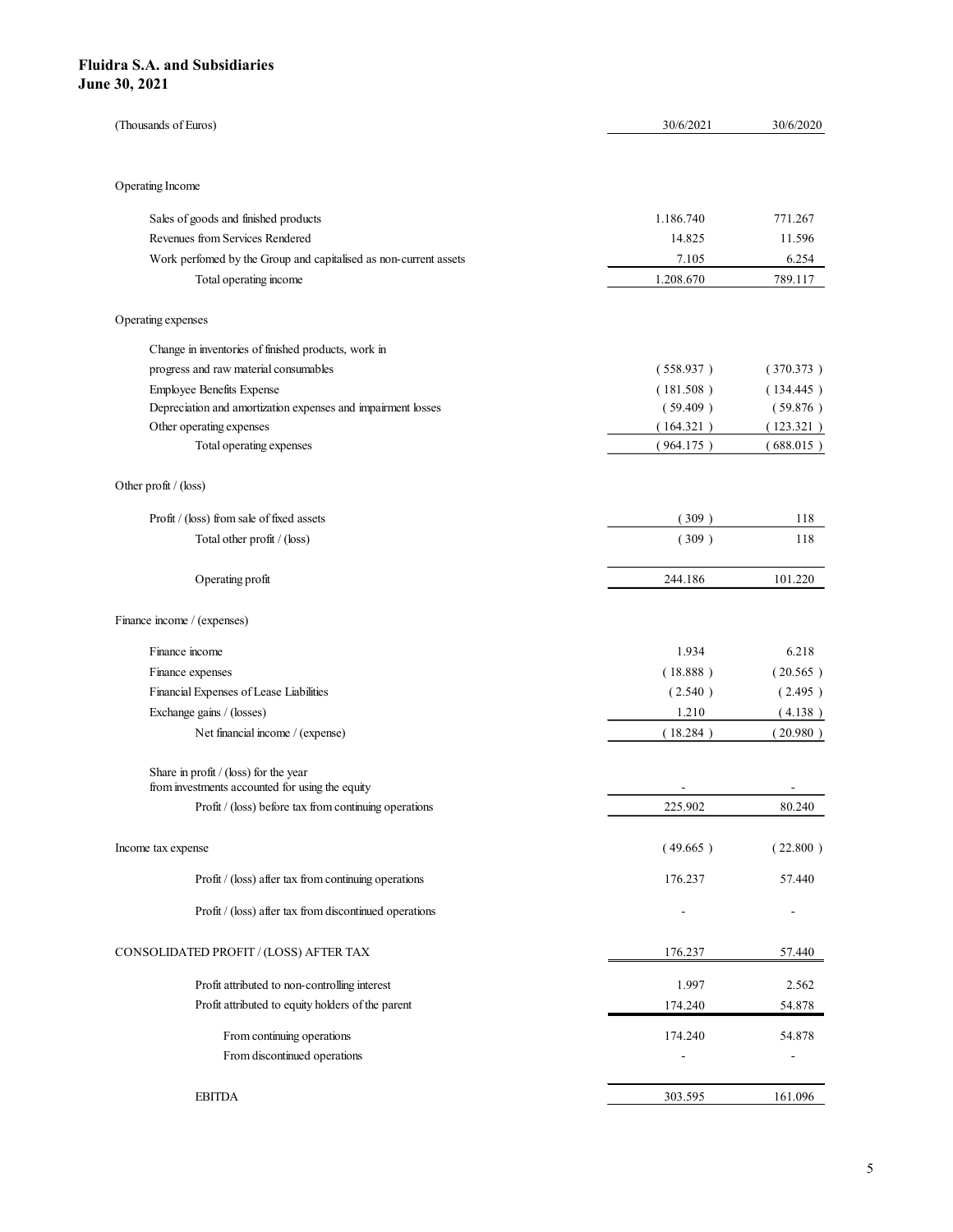| uidra S.A. and Subsidiaries          |                                                                                              |           |           |
|--------------------------------------|----------------------------------------------------------------------------------------------|-----------|-----------|
| ne 30, 2021                          |                                                                                              |           |           |
|                                      |                                                                                              |           |           |
|                                      |                                                                                              |           |           |
| (Thousands of Euros)                 |                                                                                              | 30/6/2021 | 30/6/2020 |
|                                      |                                                                                              |           |           |
| Cash flows from operating activities |                                                                                              |           |           |
| Profit of the year before tax        |                                                                                              | 225.902   | 80.240    |
| Adjustments for:                     |                                                                                              |           |           |
|                                      | Amortization and depreciation                                                                | 58.180    | 58.946    |
|                                      | Adjustments due to impairment of receivables                                                 | 229       | 4.163     |
|                                      | Provision for / (reversal of) impairment losses on assets                                    | 1.230     | 930       |
|                                      | Provision for / (reversal of) impairment losses on financial assets                          | 127       | 93        |
|                                      | Provision for / (reversal of) impairment losses on risks and expenses                        | 9.751     | 2.814     |
|                                      | Provision for / (reversal of) impairment losses on inventories                               | 1.872     | 691       |
|                                      | Income from financial assets                                                                 | (226)     | (3.984)   |
|                                      | Financial cost                                                                               | 18.565    | 22.866    |
|                                      | Exchange (gains) / losses                                                                    | (1.210)   | 4.138     |
|                                      | $(Profit)$ / loss from the sale of property, plant and equipment and other intangible assets | 309       | (118)     |
|                                      | Government grants recognized in profit and loss                                              | (53)      | (50)      |
|                                      | Shared-based payment expenses                                                                | 18.308    | 3.771     |
|                                      | Adjustments to consideration given against gains/losses on business combinations             | 2.736     | (1.268)   |
|                                      | (Gains) / losses from derivative financial instruments at fair value                         | (1.708)   | (865)     |
|                                      | Operating profit before changes in working capital                                           | 334.012   | 172.367   |
|                                      | Change in working capital, excluding effects of acquisitions and currency                    |           |           |
| translation differencies             |                                                                                              |           |           |
|                                      | Increase / (decrease) in trade and other receivables                                         | (136.177) | (88.974)  |
|                                      | Increase / (decrease) in inventories                                                         | (44.982)  | (13.665)  |
|                                      | Increase / (decrease) in trade and other payables                                            | 95.936    | 28.435    |
|                                      | Utilization of provisions                                                                    | (579)     | (652)     |
|                                      |                                                                                              |           |           |
|                                      | Cash Flows from operating activities                                                         | 248.210   | 97.511    |
| Interest paid                        |                                                                                              | (16.586)  | (23.933)  |
| Interest received                    |                                                                                              | 219       | 3.978     |
|                                      |                                                                                              | (43.586)  | (11.573)  |
|                                      |                                                                                              |           |           |
| Corporate income tax paid            | Net Cash Flows from operating activities                                                     | 188.257   | 65.983    |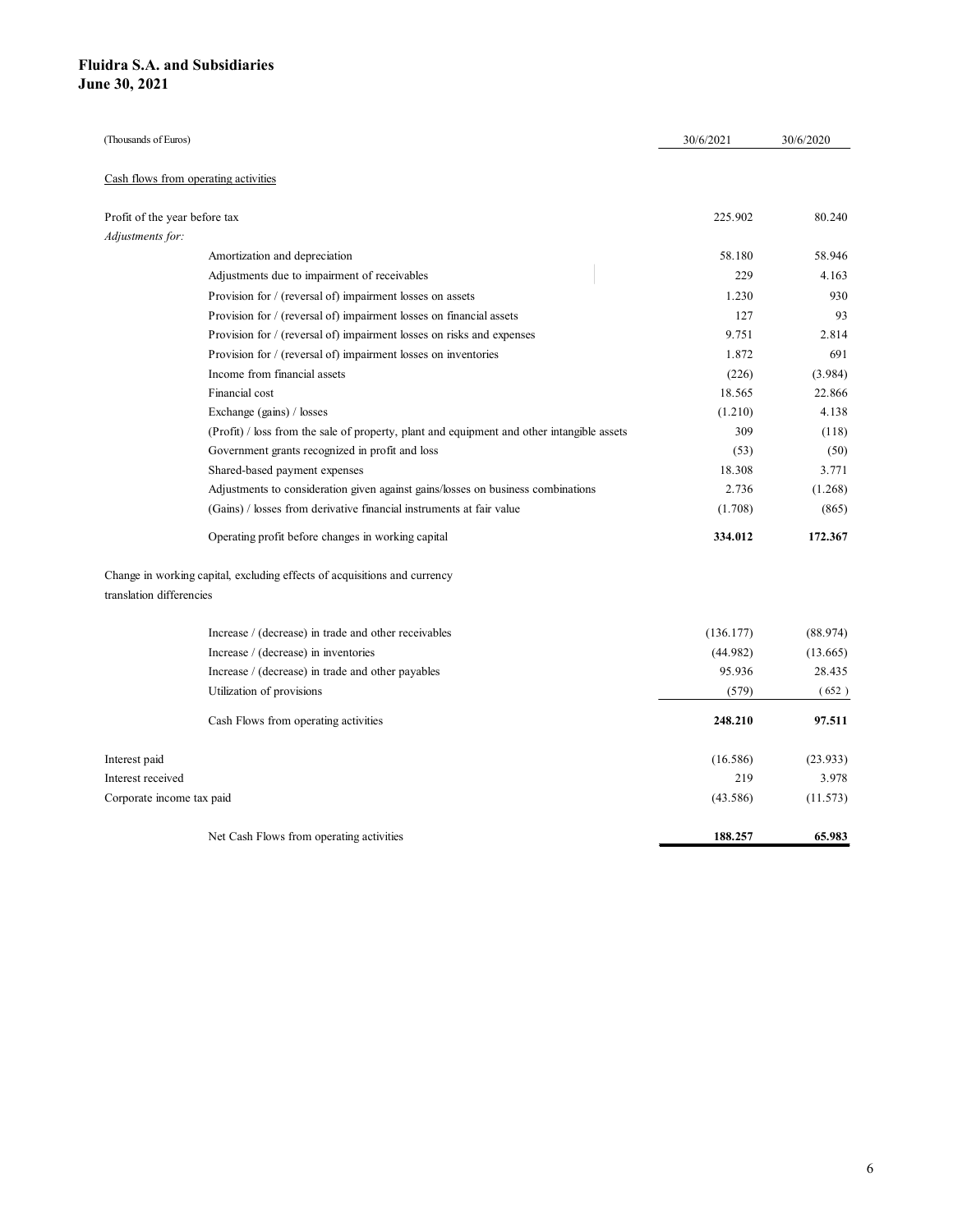| <b>Fluidra S.A. and Subsidiaries</b><br>June 30, 2021                       |           |                          |
|-----------------------------------------------------------------------------|-----------|--------------------------|
|                                                                             |           |                          |
|                                                                             |           |                          |
| Cash Flows from investing activities                                        | 30/6/2021 | 30/6/2020                |
| From the sale of property, plant and equipment                              | 1.083     | 681                      |
| From the sale of other intangible assets                                    | 450       | 134                      |
| From the sale of financial assets                                           | 7.545     | 2.318                    |
| Proceeds from the sale of subsidiaries in prior years                       | 105       | $\sim$                   |
| Acquisition of property, plant and equipment                                | (15.798)  | (8.577)                  |
| Acquisition of intangible assets                                            | (11.464)  | (8.222)                  |
| Acquisition of other financial assets                                       | (7.104)   | (2.106)                  |
| Payments for adquisitions of subsidiaries, net of cash and cash equivalents | (164.603) | (7.946)                  |
| Payments for acquisitions of subsidiaries in prior years                    | (14.668)  | (6.997)                  |
| Net Cash Flows used in investing activities                                 | (204.454) | (30.715)                 |
|                                                                             |           |                          |
| Cash Flows from financing activities                                        |           |                          |
| Payments for repurchase of treasury shares                                  | (158.694) | (3.441)                  |
| Proceeds from the sale of treasury shares                                   | 72.614    | 3.360                    |
| Proceeds from grants                                                        | 27        | $\overline{\phantom{a}}$ |
| Proceeds from bank financing                                                | 63.645    | 66.831                   |
| Payments from bank borrowings                                               | (76.540)  | (157.872)                |
| Lease liability payments                                                    | (11.395)  | (10.586)                 |
| Dividends paid                                                              | (131)     | (1.061)                  |
| Net Cash Flows from financing activities                                    | (110.474) | (102.769)                |
| Net increase / (decrease) in cash and cash equivalents                      | (126.671) | (67.501)                 |
| Cash and cash equivalents as of January 1, 2021                             | 225.631   | 242.240                  |
| Effect of currency translation differences on cash                          | 3.473     | (1.968)                  |
|                                                                             |           |                          |
| Cash and cash equivalents as of June 30, 2021                               | 102.433   | 172.771                  |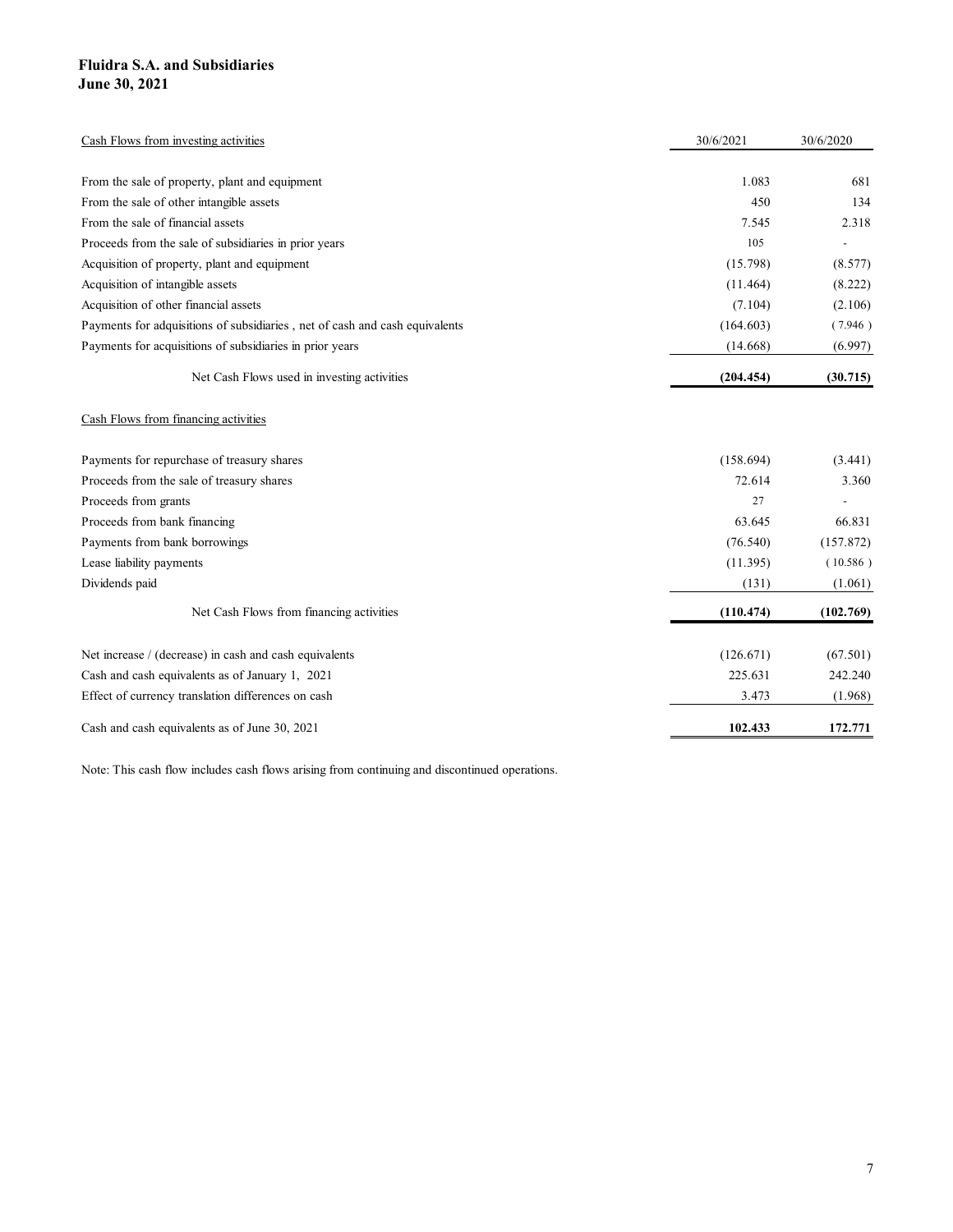#### Calculation and Reconciliation of EBITDA

| <b>Fluidra S.A. and Subsidiaries</b><br>June 30, 2021         |             |
|---------------------------------------------------------------|-------------|
|                                                               |             |
|                                                               |             |
|                                                               |             |
|                                                               |             |
|                                                               |             |
|                                                               |             |
|                                                               |             |
| <b>Calculation and Reconciliation of EBITDA</b>               |             |
|                                                               |             |
| (in millions of Euros)                                        | June 21 LTM |
| Net Profit attributed to equity holders of the parent company | 215,7       |
| Income Tax Expense                                            | 66,0        |
| Finance Income                                                | (3,1)       |
| Finance Costs                                                 | 41,2        |
| Exchange gains / (losses)                                     | 4,3         |
| Depreciation & Amortisation Expense & Impairment              | 117,5       |
| Minority Interest                                             | 3,0         |
| <b>Reported EBITDA</b>                                        | 444,5       |
| Integration related and other Non-Recurring Expenses          | 11,1        |
| Share based payment expense                                   | 23,6        |
| Run Rate synergies                                            | 2,2         |
| Profit/Loss from sale of subsidiaries                         | 0,0         |
| EBITDA July 20 - June 21                                      | 481,5       |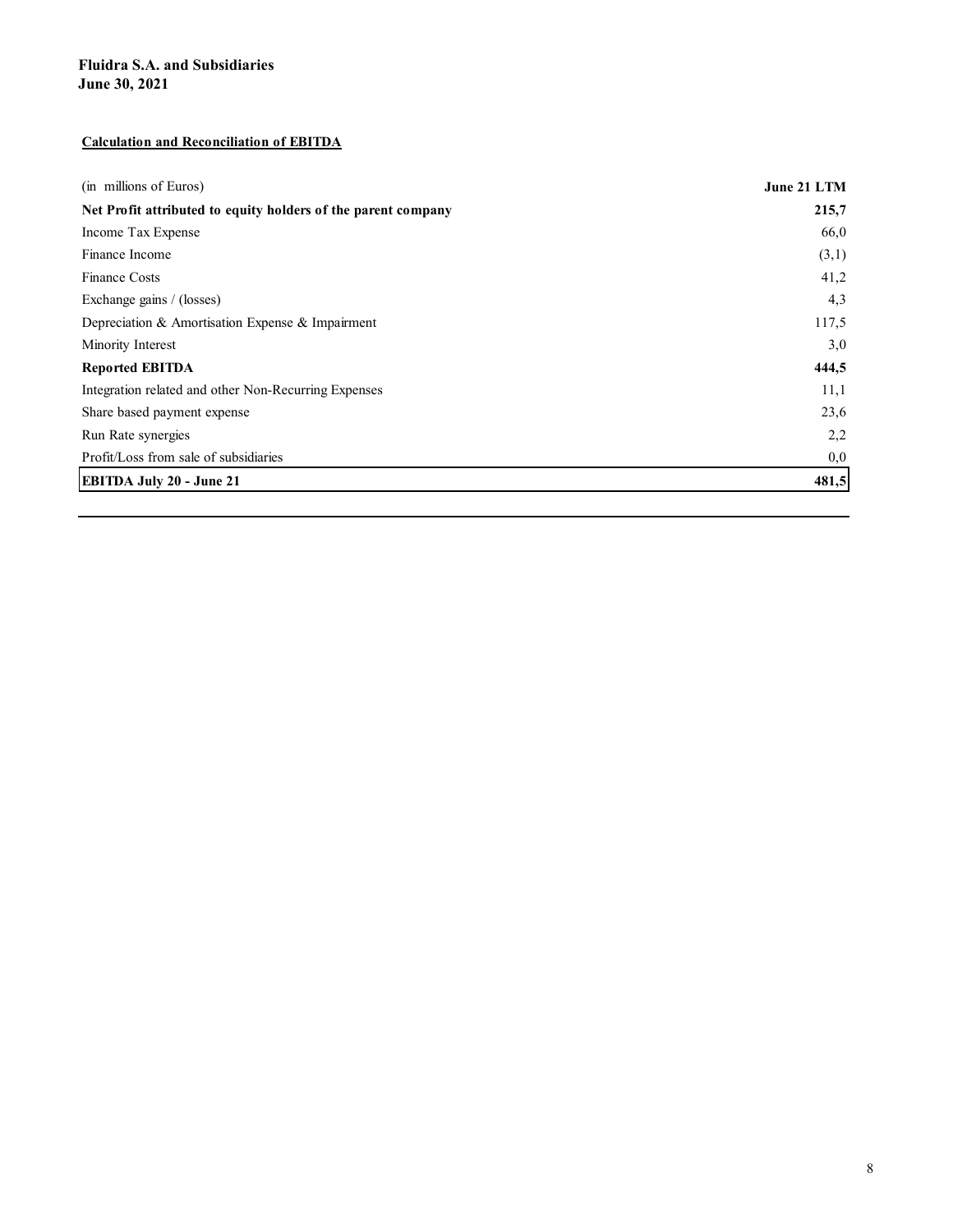| (in millions of Euros)                        | At 30 June<br>2021 |
|-----------------------------------------------|--------------------|
|                                               |                    |
| First-lien credit facility                    | 698,4              |
| Asset-based lending facility                  | 0,0                |
| Other debt                                    | 64,4               |
| <b>Total debt</b>                             | 762,8              |
| Unamortized debt issuance costs               | (13,3)             |
| Debt, current and non-current                 | 749,5              |
| Current portion of first-lien credit facility | 7,1                |
| Asset-based lending facility                  | 0,0                |
| Current portion of other debt                 | 29,5               |
| Debt, current                                 | 36,6               |
| Debt, non-current                             | 712,9              |
| <b>Lease liabilities</b>                      | 134,4              |
| Cash and Cash Equivalents                     | 99,8               |
| Non Current Financial Assets                  | 4,6                |
| <b>Current Financial Assets</b>               | 10,7               |
| Derivative Instruments                        | (11,8)             |
| <b>Total Cash &amp; Financial Assets</b>      | 103,2              |
| Net Financial Debt as per Group Definition    | 646,3              |
| Net Debt as per Group Definition              | 780,7              |